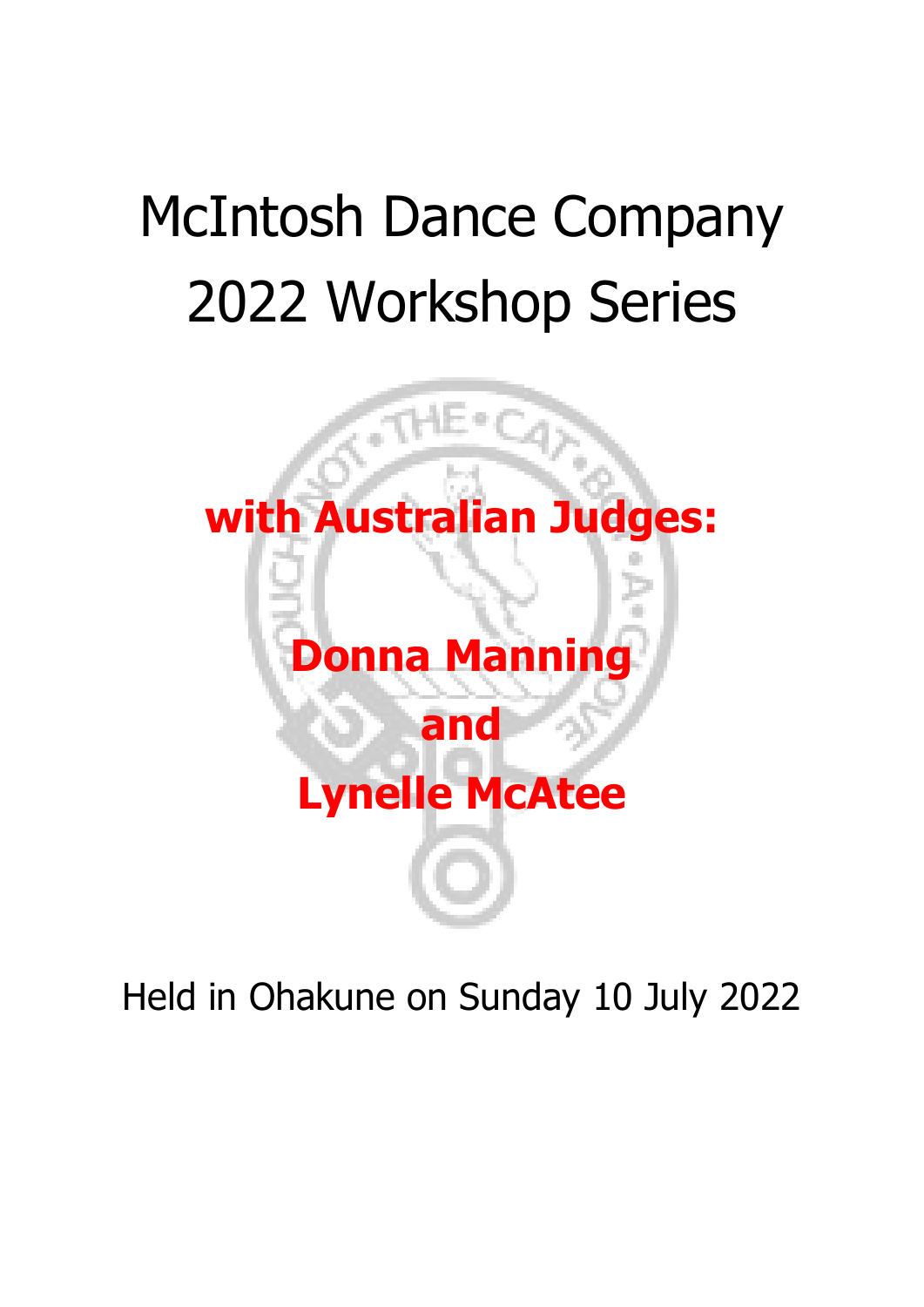Session 1 8.00am – 9.30am

*Intermediate & Premier Dancers*

Fling and Swords

# Session 2 9.45am – 11.15am

*Intermediate & Premier Dancers*

Seann Triubhas & Strathspey and Highland Reel

### Session 3 11.45am – 1.15pm

*Beginner & Novice Dancers*

**Technique** 

Sessions 1 and 2 will focus on Championship steps with other Premiership dances if time permits.

All sessions will be split depending on age and will have the opportunity to learn from both workshop presenters.

# Cost: Intermediate & Premier Dancers: \$90 Beginner & Novice Dancers: \$50